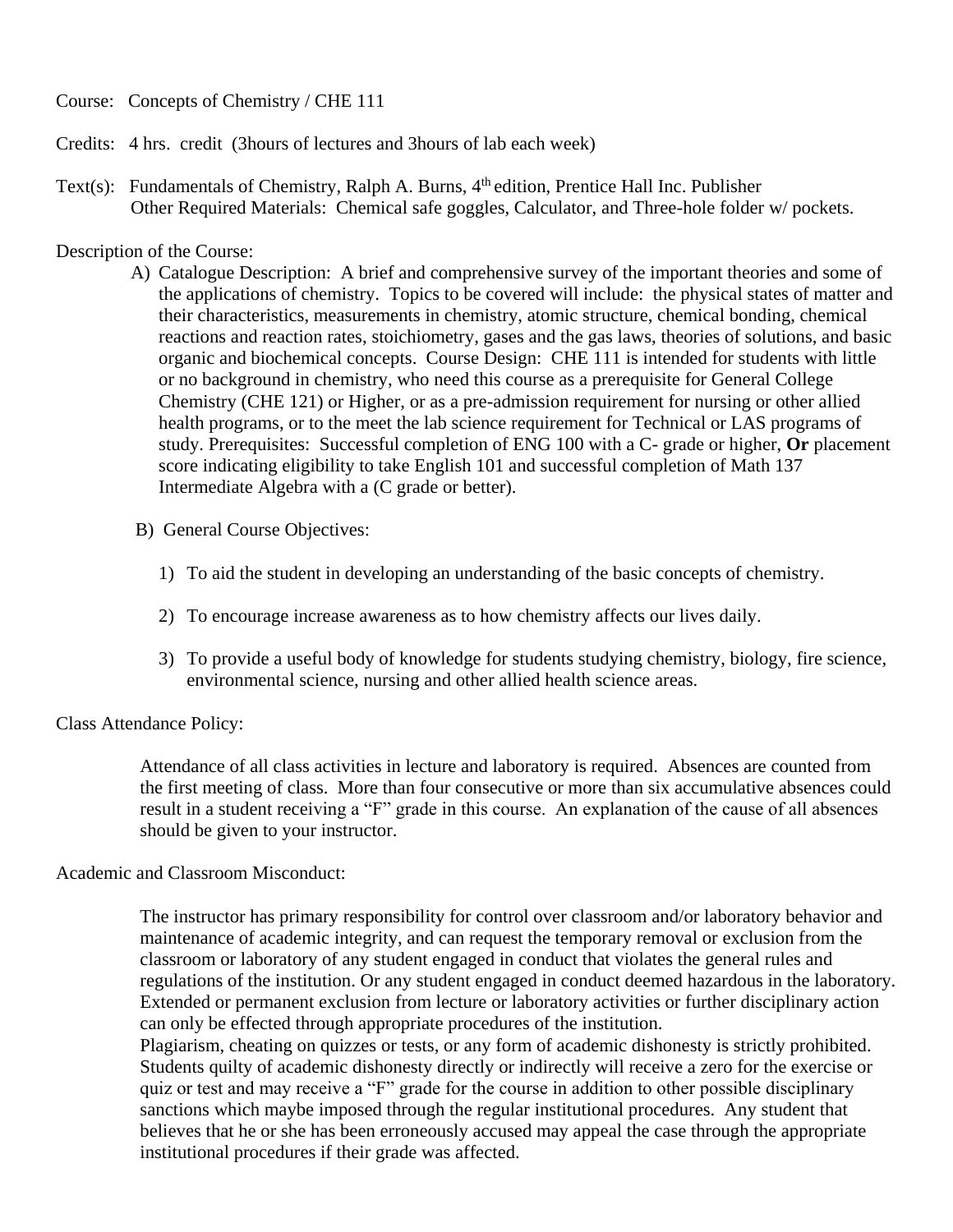Procedure for Dropping the Course:

\*\*\* College's Withdrawal Policy\*\*\*

 Any student who finds it necessary to discontinue this course MUST complete a withdrawal form in the Registrar's Office at the time of the withdrawal. Students may withdraw from the course any time during the first ten weeks of class without the instructor signature. After that period, the 11<sup>th</sup> week through the \*14<sup>th</sup> week, students MUST obtain written authorization from the instructor or their academic advisor, to receive a "W" grade for the course. ( \* Deadline will be announced. ) Students who do not withdraw, but stop attending will be assigned an "F" grade in this course. Verbal withdraws CANNOT be accepted.

# Tests:

 There will be nine scheduled quizzes (additional pop quizzes may also be given), all quizzes are given during the first ten minutes of class. (No make-ups for quizzes). Three-unit test, two labs tests and a comprehensive final exam will also be given. Unit tests are scheduled in advance and will be reviewed before the final exam is given.

Grade Determination:

 $\frac{1}{2}$  of the semester's average,  $\frac{1}{4}$  of the lab grade,  $\frac{1}{4}$  of the score on the comprehensive final exam will determine the final course grade.

EXAMPLE:

| (Semester's Average) $\frac{1}{2}$ (90) = 45 |                         |
|----------------------------------------------|-------------------------|
| (Lab Grade)                                  | $\frac{1}{4}$ (92) = 23 |
| (Final Exam Score) $\frac{1}{4}$ (96) = 24   |                         |
|                                              | 92                      |

 The best seven quiz scores will be added together and divided by seven to determine the quiz average. The quiz average and the three unit tests scores will be added together and divided by four to determine the semester's average. The lab grade will be determined by averaging the two lab test scores plus points for laboratory reports. The comprehensive final exam consist of two hundred questions x 0.5 point, total possible points 100.

Grade Scale: There will be NO grading on the normal distribution curve.

| $100.00 - 93.50 = A$ |                       |  |
|----------------------|-----------------------|--|
|                      | $93.49 - 90.01 = A$   |  |
|                      | $89.99 - 87.50 = B +$ |  |
|                      | $87.49 - 84.50 = B$   |  |
|                      | $84.49 - 79.50 = B$   |  |
|                      | $79.49 - 77.50 = C +$ |  |
|                      | $77.49 - 74.50 = C$   |  |
|                      | $74.49 - 69.50 = C$   |  |
|                      | $69.49 - 63.50 = D+$  |  |
|                      | $63.49 - 59.50 = D$   |  |
|                      | $59.49 - 00.00 = F$   |  |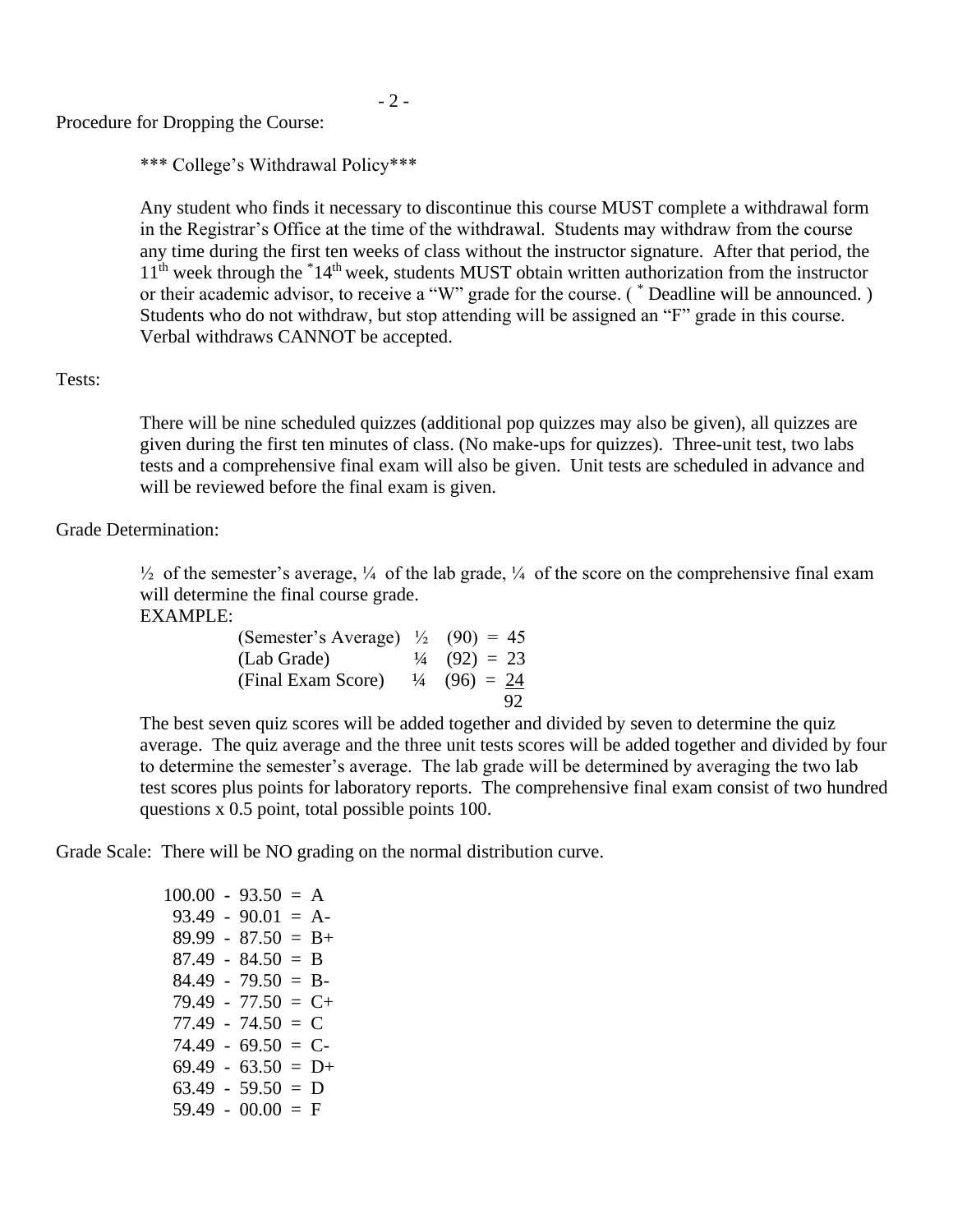The instructor will determine who is to be exempted from taking the final exam, not the student. Exemption is an earned privilege not an inherited right. Any student that is exempted from taking the final exam will be notified in writing. Students being considered for exemption MUST meet all of the following requirements: (No exceptions for any reason!)

- 1) Good classroom conduct.
- 2) Only 1 absence from lecture or laboratory (excused or non-excused).
- 3) No more than three tardies during course of the semester in lecture or laboratory.
- 4) All unit tests and lab tests must be taken when scheduled (no make-ups).
- 5) No unit test score lower than 88.
- 6) No lab test score lower than 90.
- 7) The average of the best seven quizzes cannot be lower than 90.
- 8) Must have an overall semester's average of 95 or higher. (No rounding off)
- 9) Must have a semester's lab test average of 95 or higher. (No rounding off) Points for lab reports will NOT be used to meet eligibility requirements for exemption.
- 10) Intangibles.

## Make-ups:

 Any assignment missed can be obtained from the instructor. Lab work maybe made up during free lab time within a week of the missed assignment if the lab is available. Quizzes, scheduled or pop, cannot be made up for any reason. Unit tests can only be made up by special arrangement with the instructor. Makeup tests will be granted on an individual basis only following a conference with the instructor; where the reason(s) for missing the test must be determined mitigating circumstances beyond the control of the student such as, illness, death in the family, or change in condition of employment. All make-up tests will be scheduled during the week of the final exams. If two unit tests are missed during the semester and/or if the final exam is missed the student will receive a "F" grade if he or she is failing other parts of the course or an "I" if the student is passing all other parts of the course.

#### Revisions to the Syllabus:

 Students are responsible for learning all of the objectives and all of the items in the course outline whether they are discussed in lecture and/or laboratory or not. The instructor reserves the right to revise the objectives, topical outline, or academic schedule contained in this syllabus without notice. However, if the revisions affect scheduled unit tests a 48-hour notice will be given for the new test date.

# **Cellular phones and/or beepers:**

 *Cellular phones and beepers are only allowed in class or lab if they are turned off or in silent mode. Under no circumstances are phones to be answered in class. When there are extenuating circumstances that require that a student be available by phone or beeper, that student must speak to the instructor prior to class, so that together they can arrive at an agreement.*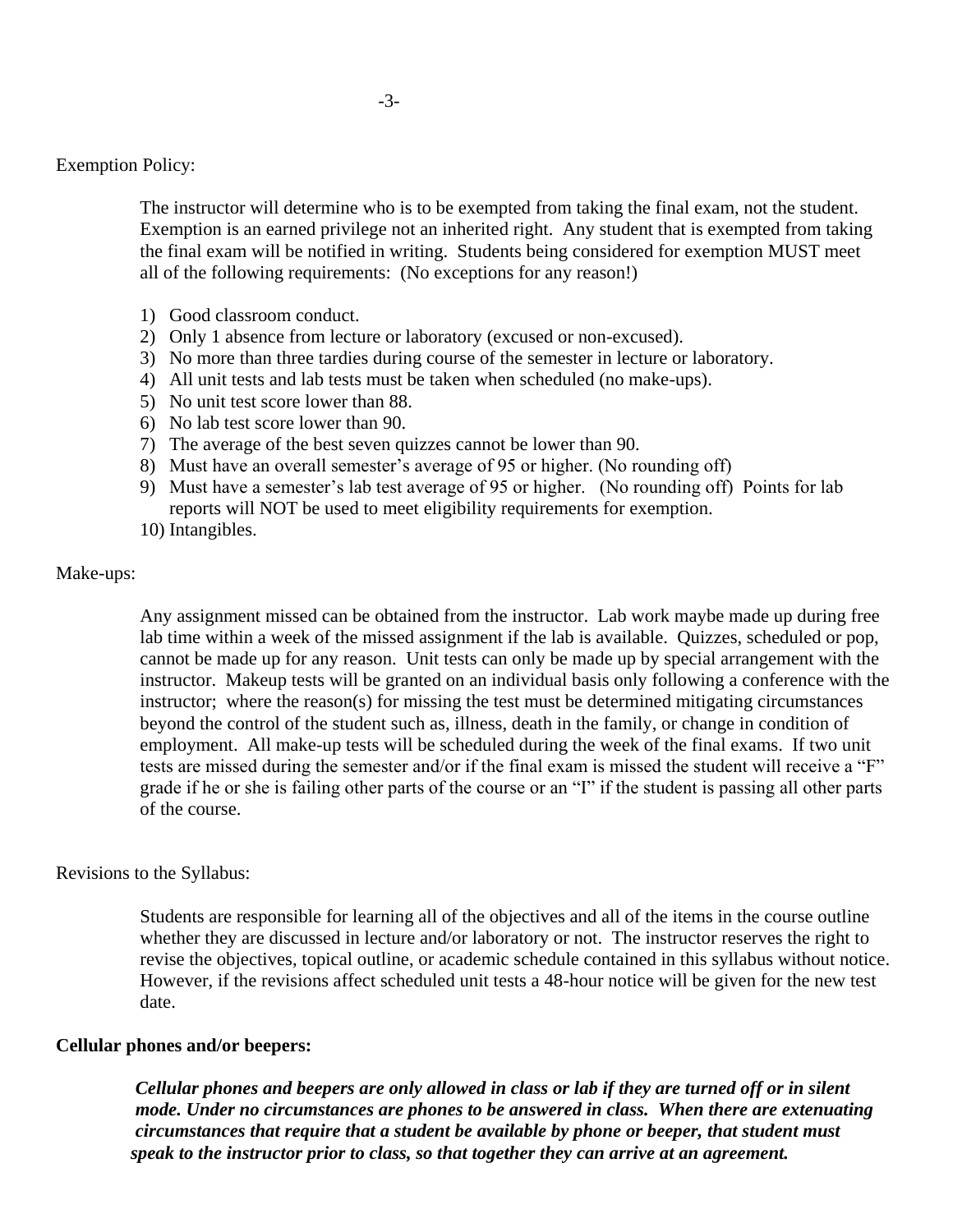Course Objectives: Chemistry 111 – Concepts of Chemistry

- 1. The student will develop "critical thinking skills" and will learn to derive sound scientific conclusions by analyzing scientific data.
- 2. The student will demonstrate knowledge of the scientific method through examples.
- 3. The student will be able to define science.
- 4. The student will be able to define chemistry, list and describe the various branches of chemistry.
- 5. The student will be able to define matter.
- 6. The student will be able to identify the three physical states of matter and describe their basic characteristics.
- 7. The student will be able to distinguish between homogenous and heterogeneous matter.
- 8. The student will be able to explain the difference between pure substances, solutions, homogeneous mixtures, and heterogeneous mixtures.
- 9. The student will learn the laws of conservation of energy and mass, and explain the interrelationship between these two laws.
- 10. The student will learn the division of elements into metals and non-metals and will be able to describe their chemical and physical properties.
- 11. The student will learn the rules for identifying significant digits.
- 12. The student will learn the correct use of significant digits in basic mathematical operations.
- 13. The student will learn the metric system of measurements and its application in science.
- 14. The student will be able to make conversions within the metric system.
- 15. The student will be able to covert metric units to English units and vice versa.
- 16. The student will learn the basic measures of matter.
- 17. The student will learn the correct procedures for measuring mass (weight).
- 18. The student will learn the correct procedures for measuring volume.
- 19. The student will be able to define and/or describe the distinguishing characteristics of the following terms: mass, weight, energy, calorie, joule, Newton of force, specific heat, density, and specific gravity.
- 20. The student will be able to define the term atom, describe the structure of an atom and give the general characteristics of atoms.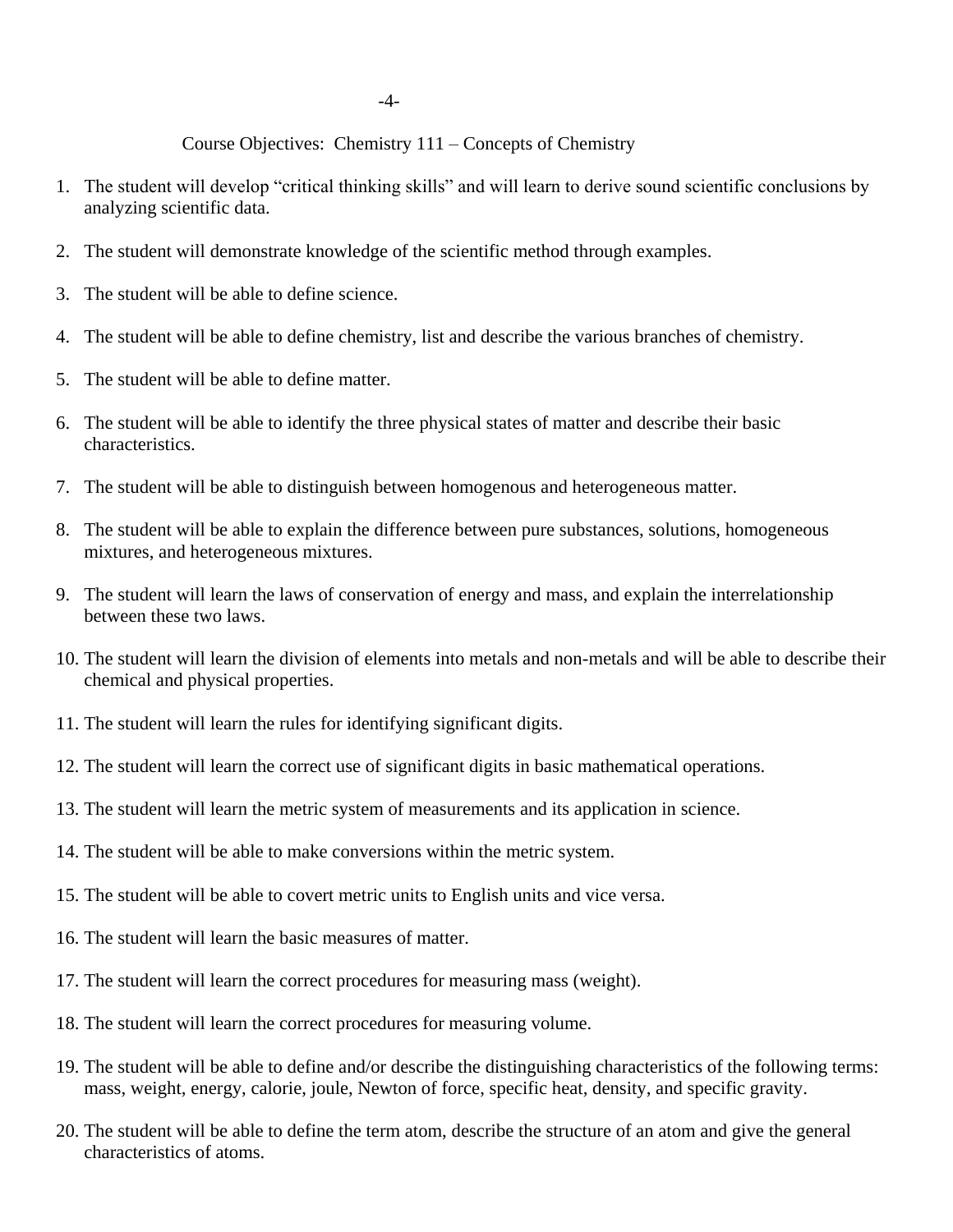- 21. The student will be able to name the subatomic particles, explain their unique characteristics, and describe the arrangement of these particles in an atom.
- 22. The student will be able to define the term isotope and explain how isotopes differ from each other.
- 23. The student will be able to describe the unique characteristics of natural radioactive isotopes.
- 24. The student will be able to understand the principle energy levels and their electron capacities in relationship to the Quantum Mathematical Model.
- 25. The student will be able to demonstrate the arrangement of electrons in the principle energy levels, the arrangement of electrons in the sub-levels and the arrangement of electrons in the suborbitals.
- 26. The student will be able to explain what is meant by valence electrons.
- 27. The student will be able to explain ionic charge, valence, and oxidation numbers.
- 28. The student will be able to explain electron arrangement as it relates to chemical bonding (ionic and covalent).
- 29. The student will be able to define terms, ions (cation and anion), molecules and compounds.
- 30. The student will learn to write chemical formulas for compounds.
- 31. The student will be able to understand the structure of some representative compounds.
- 32. The student will learn the general characteristics of the series and groups of elements in the periodic table.
- 33. The student will learn how to use the periodic table of elements as one of the tools for studying chemistry.
- 34. The student will learn the scientific methods for naming inorganic compounds.
- 35. The student will learn to calculate formula weights of elements, ions, molecules and compounds.
- 36. The student will learn to calculate the molar masses of elements, ions, molecules and compounds.
- 37. The student will learn to calculate the percent composition of each element in a compound.
- 38. The student will learn to calculate the empirical formula for compounds.
- 39. The student will learn the basic concepts of chemical equations.
- 40. The student will learn the terms and symbols used in writing a chemical equation, as well as their meanings.
- 41. The student will learn the guidelines for balancing chemical equations.
- 42. The student will be able to write and balance chemical equations.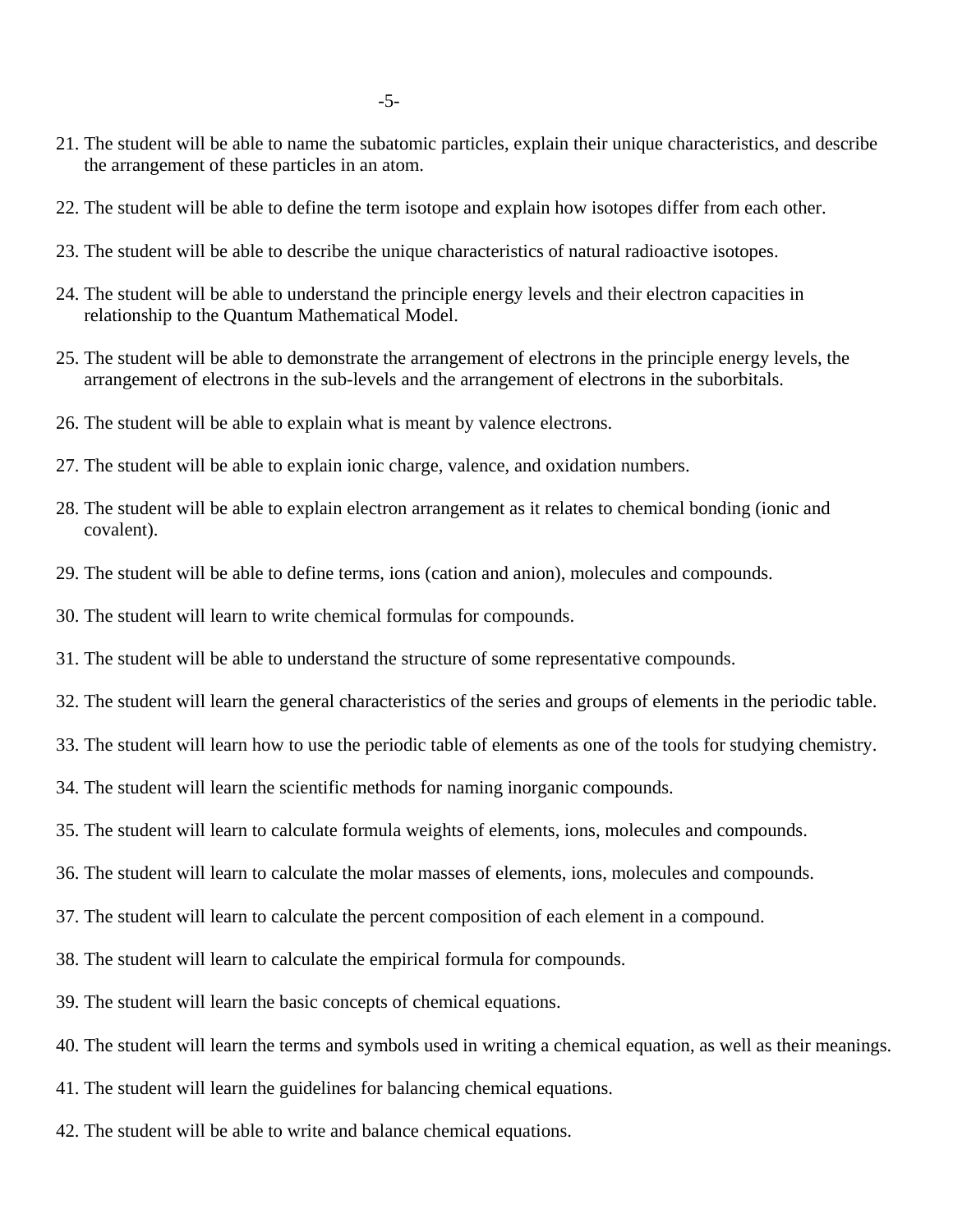- 43. The student will be able to do simple calculations involving chemical equations (Stoichiometry).
- 44. The student will be able to demonstrate knowledge of the unique characteristics of gases and the gas laws.
- 45. The student will be able to perform calculations involving the gas laws.
- 46. The student will demonstrate knowledge of the characteristics of water and other liquids.
- 47. The student will demonstrate knowledge of the characteristics of solids.
- 48. The student will be able to define the term solution, identify and give the characteristics of different types of solutions.
- 49. The student will be able to explain solubility and list factors that affect solubility, as well as, factors that affect the rate of solubility.
- 50. The student will be able to explain the difference between saturated, unsaturated and supersaturated solutions.
- 51. The student will be able perform calculations involving solutions (percent mass, molal, molar, normal).
- 52. The student will be able to give various definitions of acids and bases, and explain their properties.
- 53. The student will be able to define pH.
- 54. The student will be able to define the term buffer and explain the process of neutralization.
- 55. The student will be able to distinguish between electrolytes and non-electrolytes.
- 56. The student will be able to understand oxidation-reduction reactions and balance Redox equations.
- 57. The student will be able to understand reaction rates and chemical equilibrium.
- 58. The student will be able to define organic chemistry.
- 59. The student will be able to give the chemical composition and the basic characteristics of carbohydrates, lipids, proteins, nucleic acids and vitamins.
- 60. The student will be able to define the following terms: metabolism, anabolism and catabolism.
- 61. The student will learn the basic biochemical mechanisms of photosynthesis, DNA and RNA synthesis, protein synthesis, and cellular respiration.
- 62. The student will learn the characteristics and classification of the major groups of hydrocarbons.
- 63. The student will learn the IUPAC system for naming hydrocarbons.
- 64. The student will learn the chemical composition of some of the derivatives of the hydrocarbons.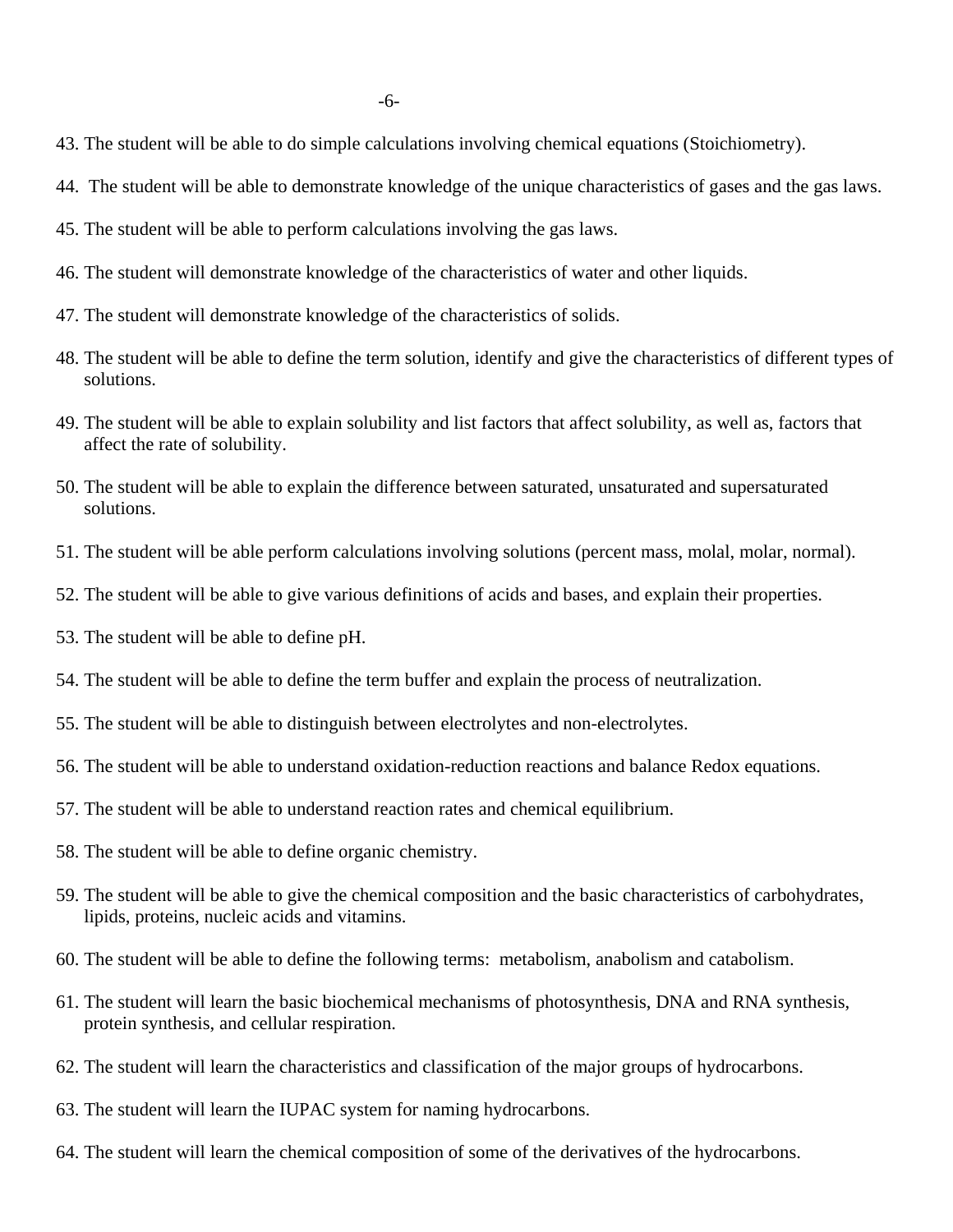## -7-

# Course Outline: Chemistry 111 - Concepts of Chemistry UNIT I

# I) Introduction

- A) What is Science?
- B) The Scientific Method
- C) Chemistry
- D) Branches of Chemistry
	- 1. Inorganic
	- 2. Organic
	- 3. Analytical
	- 4. Physical
	- 5. Biochemistry

# II) Matter and Energy

- A) Definition of Matter
- B) Physical States of Matter
	- 1. Solids
	- 2. Liquids
	- 3. Gases
- C) Divisions of Matter
	- 1. Homogeneous matter
		- a) pure substance
		- b) solution
		- c) homogeneous mixture
	- 2. Heterogeneous matter (mixture)
- D) Definition of Energy
- E) Forms of Energy
	- 1. Potential
	- 2. Kinetic
- F) Types or Kinds of Energy
	- 1. Solar or light
	- 2. Radiation
	- 3. Electrical
	- 4. Chemical
	- 5. Mechanical
	- 6. Heat
		- a) endothermal
		- b) exothermal
- G) Law of Conservation of Energy
- H) Law of Conservation of Mass
- I) Energy Mass Relationship
- J) Elements
	- 1. Definition
	- 2. Composition
	- 3. Division of the elements (metals and nonmetals)
		- a) physical properties
		- b) chemical properties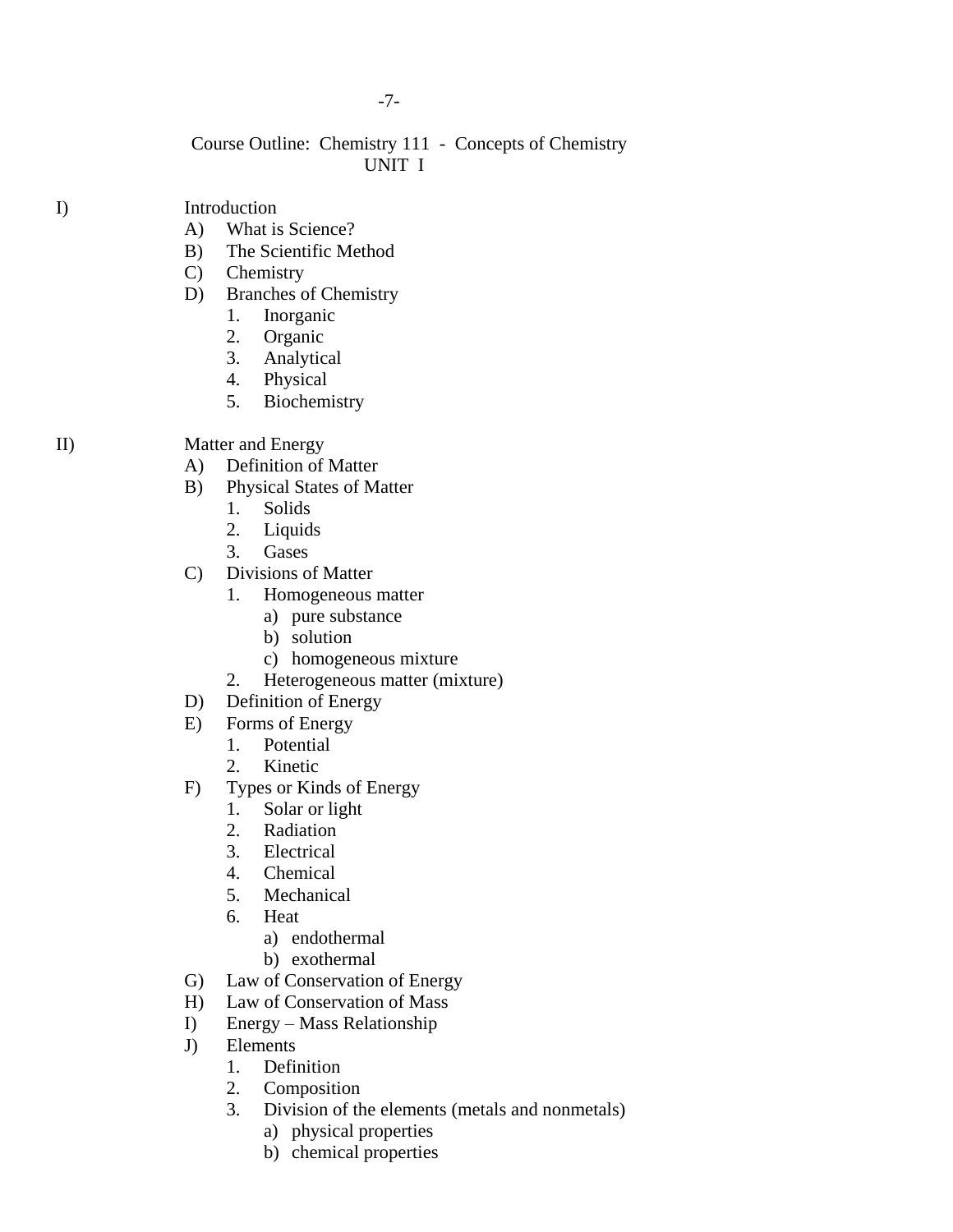- III) Measurements
	- A) Significant Digits
	- B) Mathematical Operations Involving Measurements and Significant Digits
	- C) Mass and Weight
		- 1. Definitions
		- 2. Measurements
	- D) Quantitative Measurements of Matter
		- 1. Mass (Weight)
		- 2. Volume
		- 3. Linear (Area)
	- E) Metric System
		- 1. Standard units
			- a) Gram for Mass
			- b) Liter for Volume
			- c) Meter for Length
		- 2. Prefixes and their meanings
			- a) mega
			- b) kilo
			- c) hecto
			- d) deca
			- e) deci
			- f) centi
			- g) milli
			- h) micro
		- 3. Conversions within the metric system
		- 4. English to Metric conversions and Metric to English conversions.
		- 5. Energy
		- 6. Heat Energy(Temperature measurements)
			- a) calorie
			- b) joule
		- 7. Temperature scales
			- a) Fahrenheit scale <sup>o</sup>F
			- b) Celsius scale  $^{\circ}$ C
			- c) Kelvin scale <sup>o</sup>K
		- 8. Conversions within the temperature scales
			- a) Fahrenheit to Celsius
			- b) Celsius to Fahrenheit
			- c) Celsius to Kelvin
			- d) Kelvin to Celsius
	- F) Specific Heat
	- G) Density
	- H) Specific Gravity
- IV) The Atom
	- A) Definition
	- B) Atomic Theories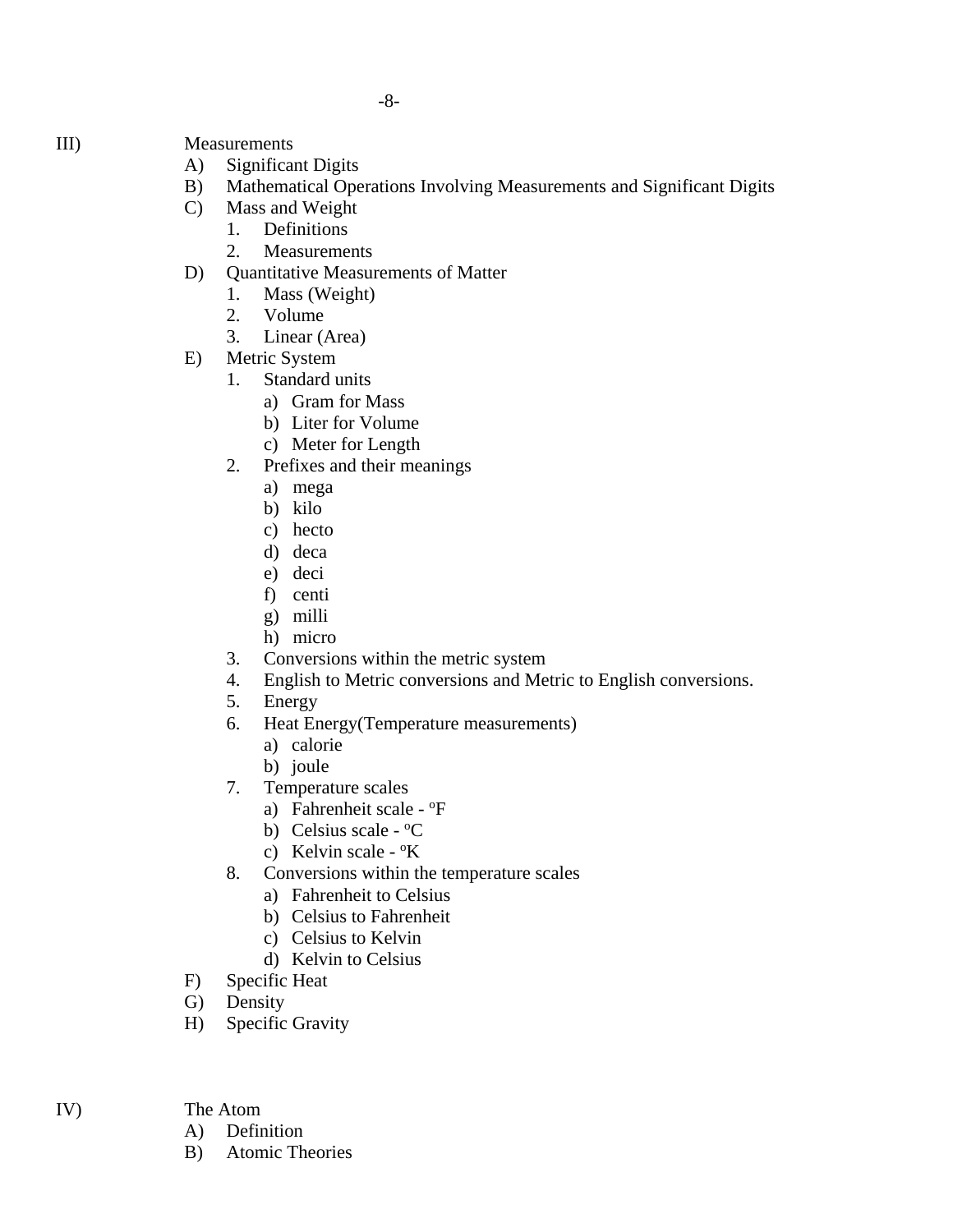-9-

- C) Subatomic Particles
	- 1. Electrons
	- 2. Protons
	- 3. Neutrons
- D) Atomic Number
- E) Atomic Mass or Atomic Weight
- F) Isotopes
	- 1. Definition
	- 2. Natural radioactivity particles
		- a) Alpha
		- b) Beta
		- c) Gamma
- G) Electron Configuration and Distribution
	- 1. Principle energy levels and their capacities
	- 2. Sublevels and their capacities
	- 3. Suborbitals and their capacities
	- 4. The arrangements of electrons in the principle energy levels and sublevels
	- 5. The arrangement of electrons in the suborbitals the order of filling
	- 6. The electron dot method
- H) Electron Arrangement versus Reactivity
	- 1. Ions cations, anions, ionic charge and valence
	- 2. Oxidation Numbers
	- 3. Chemical Bonding
		- a) Ionic or electrovalent bonds
		- b) Covalent bonds
			- 1) polar
			- 2) non-polar
	- 4. Molecules and Compounds
	- 5. Writing Chemical Formulas
		- a) Rules for writing chemical formulas
		- b) Chemical symbols and subscripts

# UNIT II

I) The Periodic Classification of the Elements

- A) The Periodic Law
- B) The Periodic Table of Elements
	- 1. Periods or series
	- 2. Groups or families
	- 3. Metals
	- 4. Nonmetals
- C) General Characteristics of the Groups
- D) General Characteristics of the Periods
- E) The use of the Periodic Table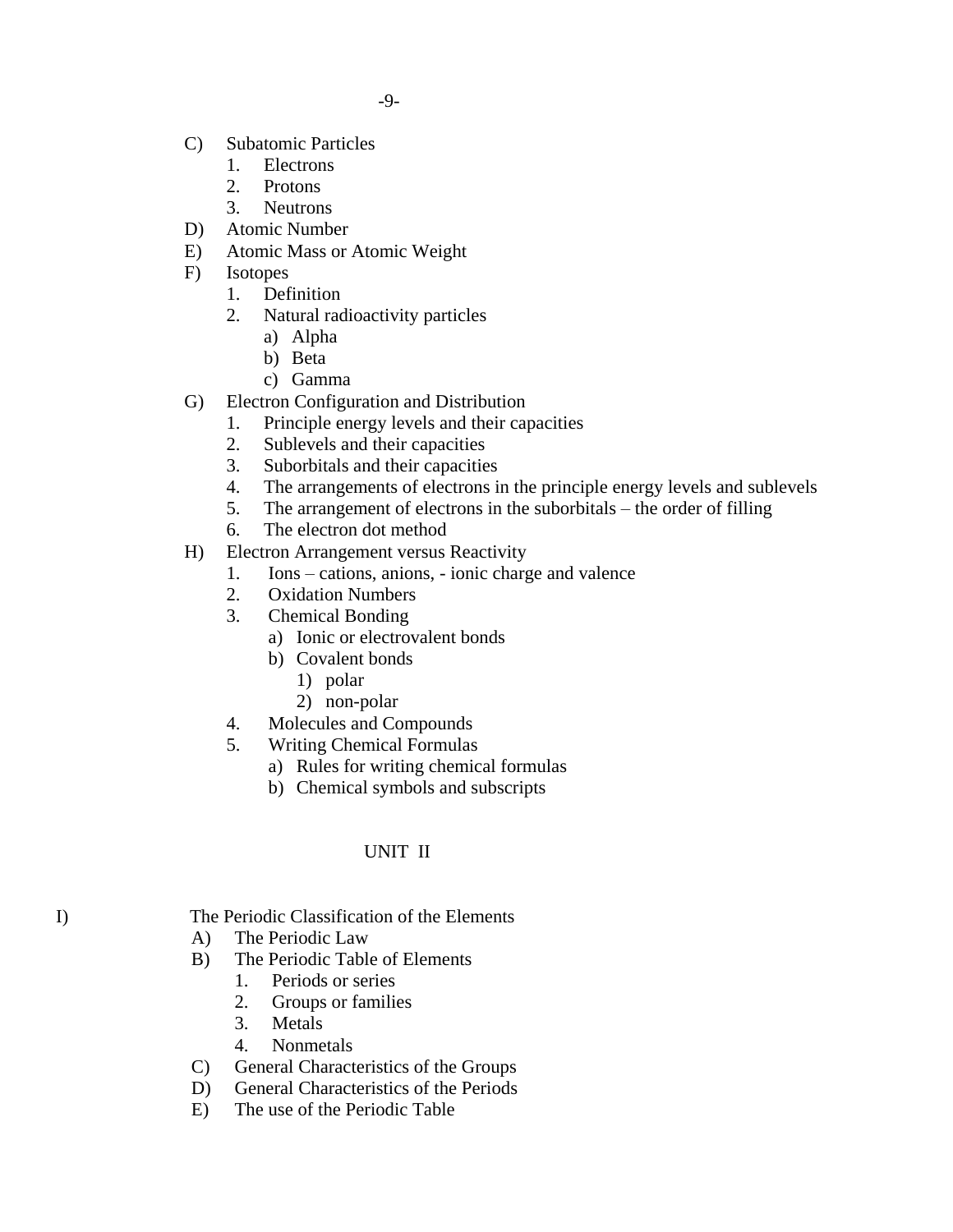II) Chemical Nomenclature of Inorganic Compounds

# A) Systemic Chemicals Names

- 1. Binary Compounds
	- a) inorganic compounds combining metals with a **fixed** oxidation number with a nonmetal
	- b) inorganic compounds combining metals with *variable* oxidation numbers with a nonmetal
	- c) inorganic compounds combining two nonmetals
		- 1) Greek prefixes and their meanings
			- a. mono
			- b. di or bi
			- c. tri
			- d. tetra
			- e. penta
			- f. hexa
			- g. hepta
			- h. octa
			- i. ennea
			- j. deca
- 2. Ternary and Higher Compounds
	- a) polyatomic ions
	- b) oxyanions (ate or ite endings)
- 3. Naming bases
- 4. Naming acids
	- a) binary acids
	- b) ternary acids
- B) Common Names of Some Compounds

# III) Calculation Involving Elements and Compounds

- A) Calculation of Formula Weights
	- 1. Formula Mass
	- 2. Molecular Mass
- B) Avogadro's Number
- C) The Mole
- D) Calculating Molar Masses
- E) Conversions From Moles to Grams and Grams to Moles
- F) Molar Volume of Gasses
- G) Conversions From Moles to Liters and Liters to Moles
- H) Simple Calculations Percent Composition of Compounds
- I) Calculation of Empirical and Molecular Formulas
- IV) Chemical Equations
	- A) What is a Chemical Equation?
	- B) Definition of Terms
		- 1. Reactants
		- 2. Products
		- 3. Catalyst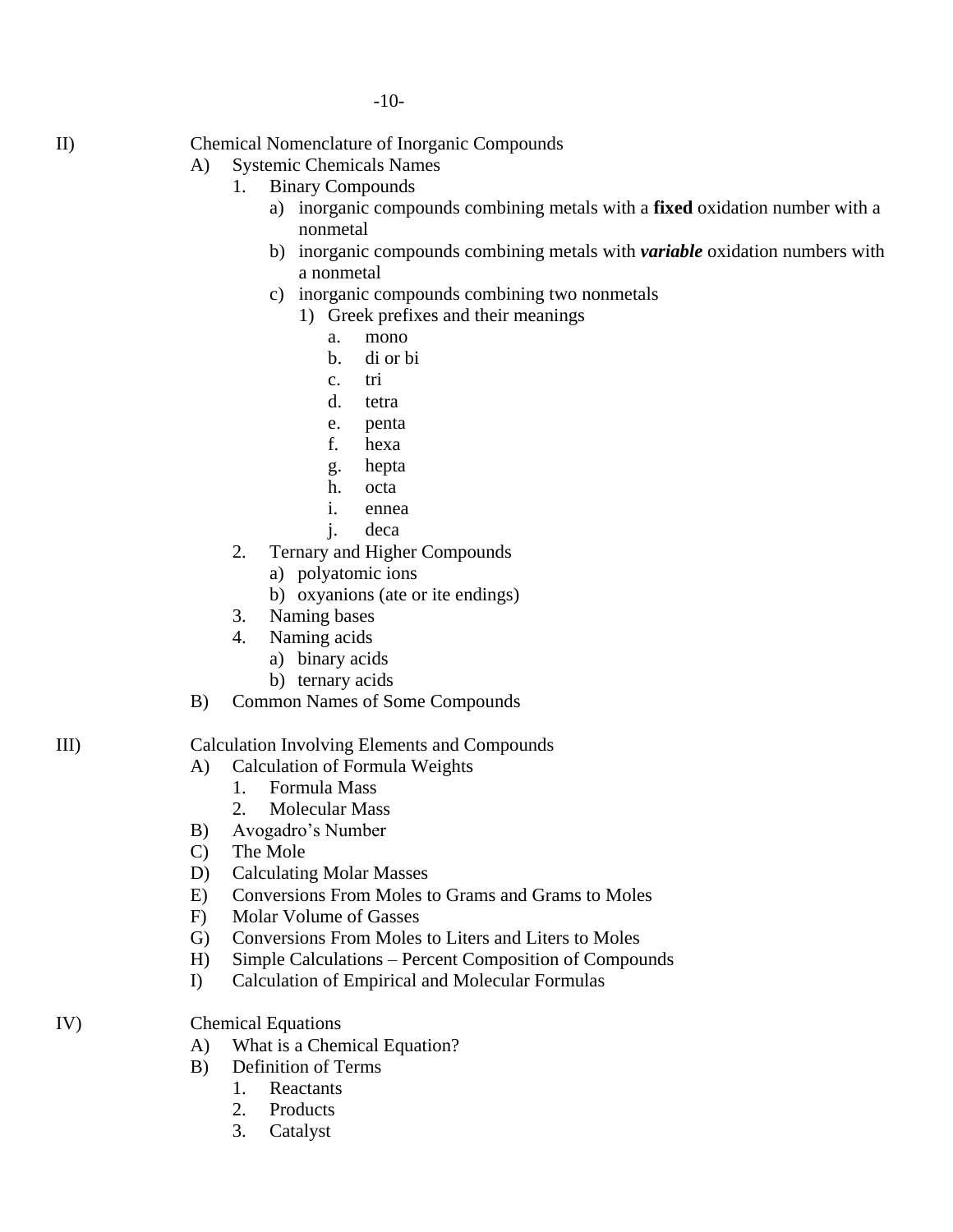- -11-
	- C) Symbols and Their Meanings
		- 1. Single arrow pointing from left to right
		- 2. Double arrows pointing in opposite directions
		- 3. Equal sign
		- 4. Arrow pointing upward
		- 5. Arrow pointing downward
		- 6. Plus  $(+)$  sign
		- 7. Delta sign above or below the directional arrow
		- 8. Chemical symbol(s) above or below the directional arrow
		- 9. g, l, s, aq.
	- D) Rules for Balancing Chemical Equations
	- E) Balancing Chemical Equations
		- 1. Composition reactions
		- 2. Decomposition reactions
		- 3. Single or double replacement reactions
	- F) Predicting the Product(s) and Balancing the Chemical Equation
	- G) Writing and Balancing Word Equations

V) Stoichiometry – Calculation involving Chemical Equations

- A) Three Basic Steps for Solving Stoichiometry Problems the Mole Method
- B) Types of Stoichiometry Problems
	- 1. Mass Mass
	- 2. Mass Volume / Volume Mass
	- 3. Volume Volume

# VI) Gases

- A) Basic Characteristics of Gases
- B) The Kinetic Theory
- C) The Gas Laws
	- 1. Boyle's law
	- 2. Charles' law
	- 3. Gay-Lussac's law
	- 4. The combined gas law
	- 5. The ideal gas law
	- 6. Dalton's law of the partial pressure of gases
	- 7. Henry's law
	- 8. Problem solving related to the gas laws
- VII) Water and Other Liquids
	- A) Water
		- 1. Basic characteristics
		- 2. Chemical properties
		- 3. Physical properties
		- 4. Hydrates
		- 5. Hydrogen peroxide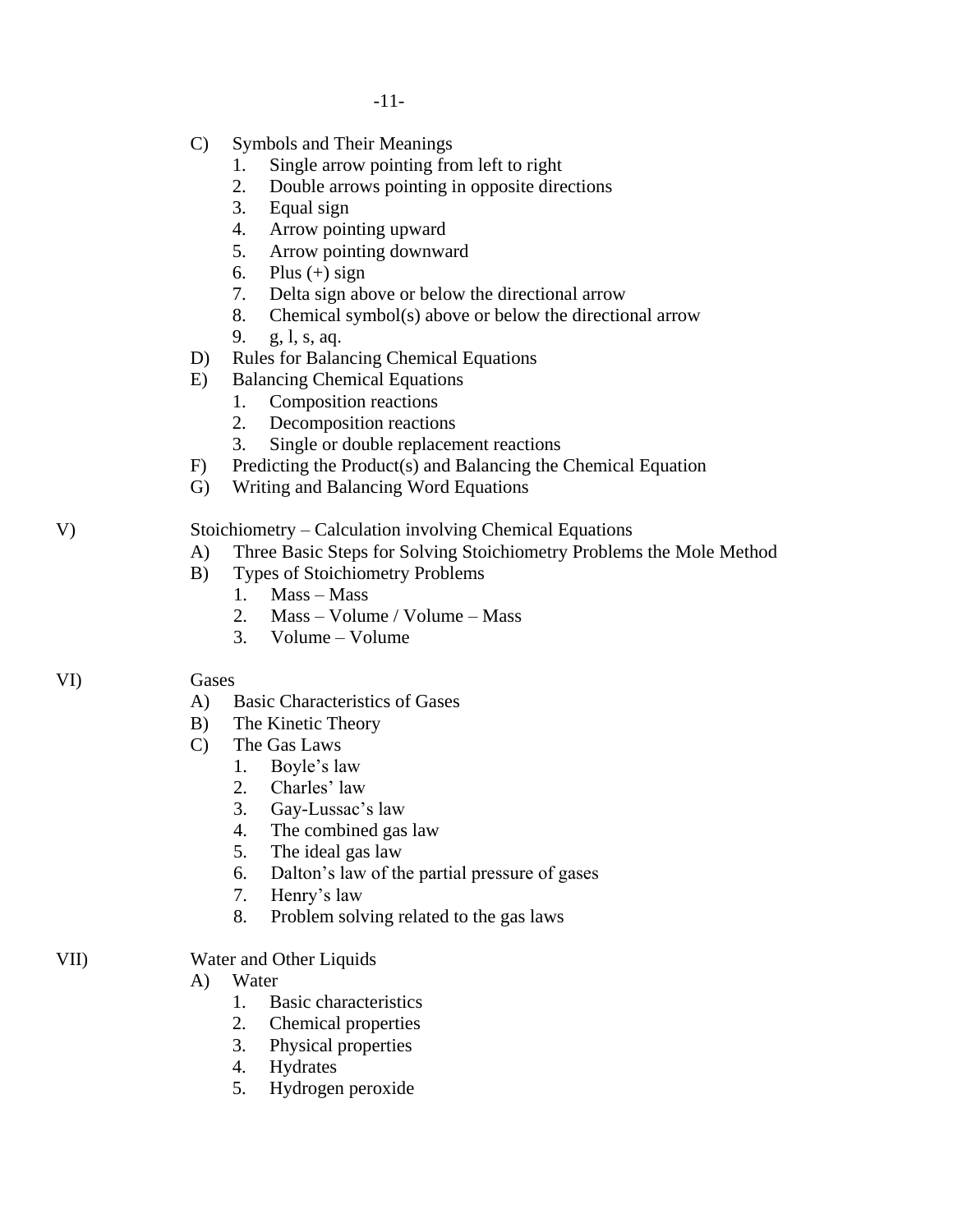-12-

- B) Liquids
	- 1. Basic characteristics
	- 2. Evaporation
	- 3. Vapor pressure
	- 4. Boiling points
	- 5. Distillation

# VIII) Solids

- A) Basic Characteristics
- B) Structural Forms
	- 1. Crystalline solids
	- 2. Amorphous solids
- C) Melting or Freezing Points
- D) Boiling Points
- E) Sublimation

# UNIT III

I) Solutions

- A) Definition
- B) Components of a Solution
- C) Solubility and Factors Affecting Solubility
	- 1. Chemical properties of the solute and the solvent
	- 2. Temperature
	- 3. Pressure
- D) Factors Affecting the Rate of Solubility
	- 1. Temperature
	- 2. Stirring
	- 3. Particle size
- E) Concentrations of the Solute in Solutions
	- 1. Saturated
	- 2. Unsaturated
	- 3. Supersaturated
- F) Types of Solutions and Their Basic Characteristics
	- 1. True solution
	- 2. Emulsion
	- 3. Suspension
	- 4. Colloidal
- G) Calculations Involving Solutions
	- 1. Percent by mass
	- 2. Molality
	- 3. Molarity
	- 4. Normality

# II) Acids, Bases and Ionic Equations

- A) Definition(s) of Acids
- B) The Properties of Acids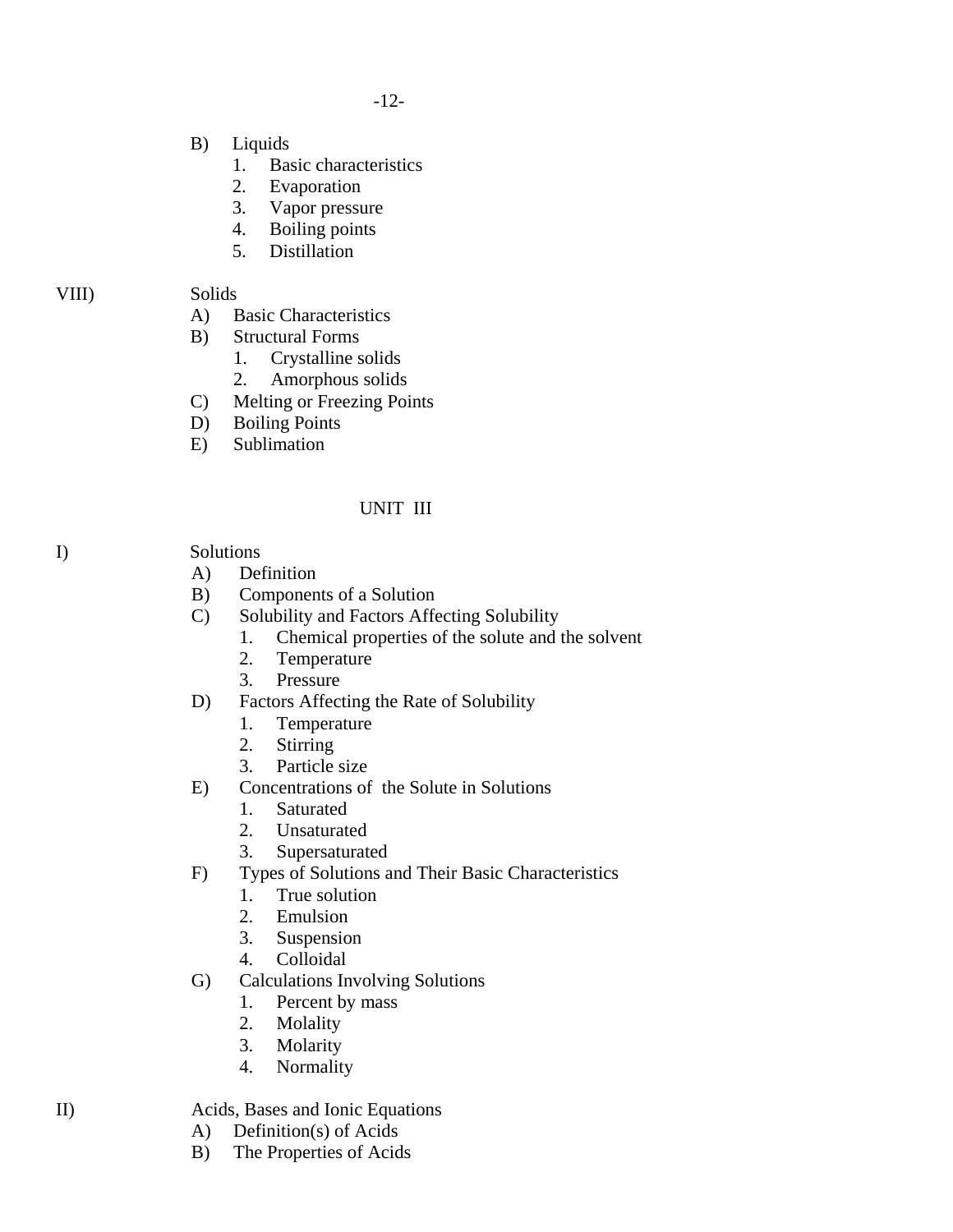- C) Definition(s) of Bases
- D) The Properties of Bases
- E) pH and pH Values
- F) Buffers and Neutralization
- G) Methods of Neutralization Titration
- H) Ionization
- I) Electrolytes and Non-electrolytes
- J) Writing Compounds in Ionic Form
- K) Rules for Writing Ionic Equations

III) Oxidation and Reduction

- A) Definitions
- B) Oxidizing and Reducing Agents
- C) Energy Cells
	- 1. Electrolytic
	- 2. Voltaic (Galvanic)
	- 3. Practical
		- a) dry cells
- D) Writing and Balancing Oxidation Reduction Equations
	- 1. The Oxidation Number Method
	- 2. The Ion Electron Method

## IV) Reaction Rates and Chemical Equilibrium

- A) The Law of Mass Action
- B) Factors Affecting Reaction Rates
	- 1. The nature of the reactants
	- 2. The concentration of the reactants
	- 3. Temperature
	- 4. Catalyst
- C) Chemical Equilibrium
	- 1. Irreversible reactions
	- 2. Reversible reactions
- D) Principles of Chemical Equilibrium
	- 1. LeChatelier's principle
	- 2. Weak electrolyte equilibrium principle
	- 3. Solubility product equilibrium principle

V) Concepts of Organic and Biochemistry

- A) Definitions and Basic Characteristics
- B) The Major Classes of Organic Compounds in Living Systems, Their Composition and Their Biological Usage's
	- 1. Carbohydrates
	- 2. Lipids
	- 3. Proteins
	- 4. Nucleic acids
		- a) DNA
		- b) RNA
	- 5. Vitamins